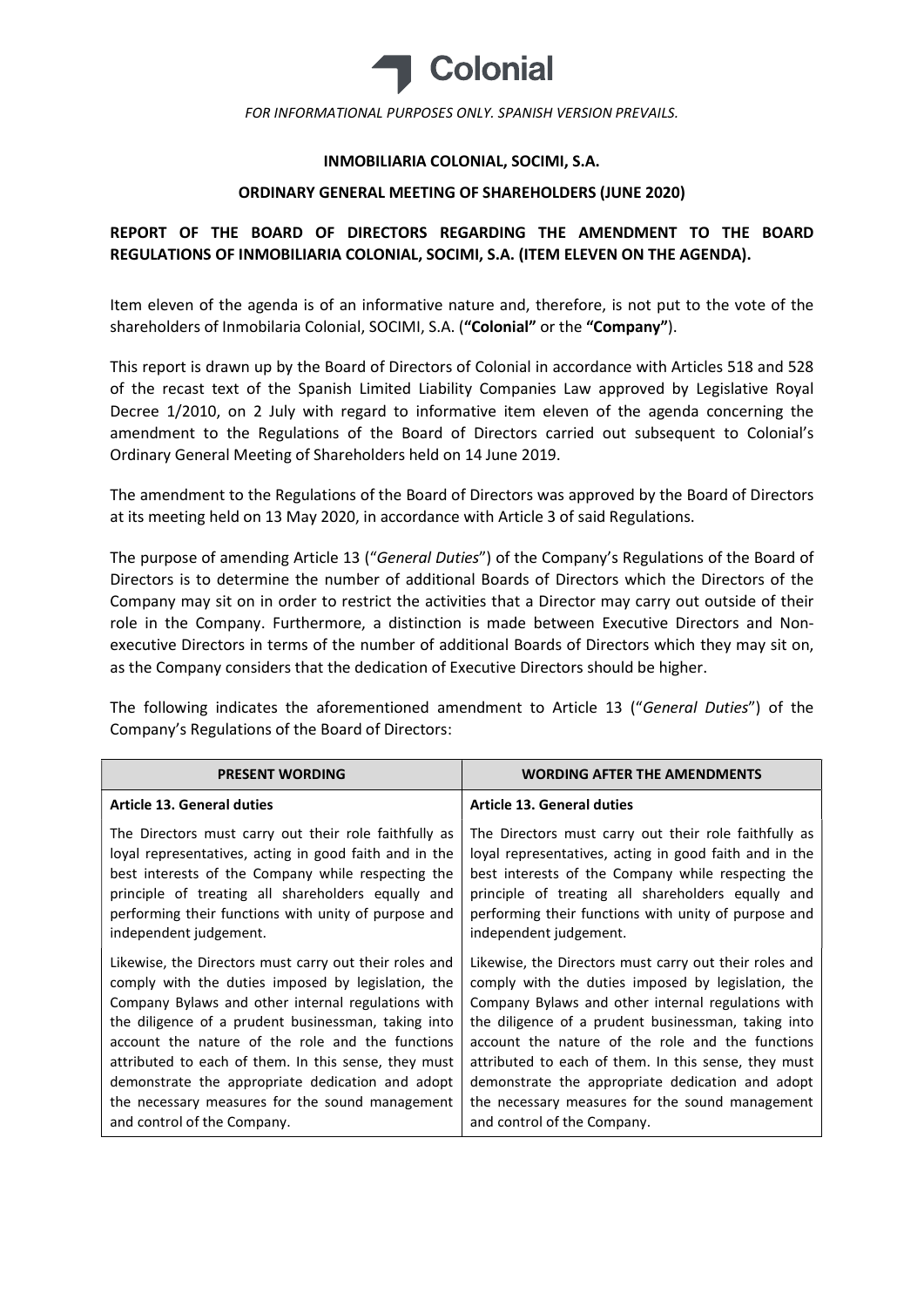

### FOR INFORMATIONAL PURPOSES ONLY. SPANISH VERSION PREVAILS.

| <b>PRESENT WORDING</b>                                                                                                                                                                                                                                                                                                                                                             |                                                                                                                                                                                                                                                                                                                                                                                                                                                                                                                                                                                                                                                                                                                                   | <b>WORDING AFTER THE AMENDMENTS</b>                                                                                                                                                                                                                                                                                                                                                |                                                                                                                                                                                                                                                                                                                                                                                                                                                                                                                                                                                                                                                                                                                             |
|------------------------------------------------------------------------------------------------------------------------------------------------------------------------------------------------------------------------------------------------------------------------------------------------------------------------------------------------------------------------------------|-----------------------------------------------------------------------------------------------------------------------------------------------------------------------------------------------------------------------------------------------------------------------------------------------------------------------------------------------------------------------------------------------------------------------------------------------------------------------------------------------------------------------------------------------------------------------------------------------------------------------------------------------------------------------------------------------------------------------------------|------------------------------------------------------------------------------------------------------------------------------------------------------------------------------------------------------------------------------------------------------------------------------------------------------------------------------------------------------------------------------------|-----------------------------------------------------------------------------------------------------------------------------------------------------------------------------------------------------------------------------------------------------------------------------------------------------------------------------------------------------------------------------------------------------------------------------------------------------------------------------------------------------------------------------------------------------------------------------------------------------------------------------------------------------------------------------------------------------------------------------|
| In terms of strategic and business decisions, which are<br>subject to business judgement, the standards of<br>diligence of a prudent businessman shall be deemed<br>to have been met when the Director has acted in<br>good faith, without any personal interest in the<br>matter, with sufficient information and in accordance<br>with an appropriate decision-making procedure. |                                                                                                                                                                                                                                                                                                                                                                                                                                                                                                                                                                                                                                                                                                                                   | In terms of strategic and business decisions, which are<br>subject to business judgement, the standards of<br>diligence of a prudent businessman shall be deemed<br>to have been met when the Director has acted in<br>good faith, without any personal interest in the<br>matter, with sufficient information and in accordance<br>with an appropriate decision-making procedure. |                                                                                                                                                                                                                                                                                                                                                                                                                                                                                                                                                                                                                                                                                                                             |
| In particular, the Directors undertake to:                                                                                                                                                                                                                                                                                                                                         |                                                                                                                                                                                                                                                                                                                                                                                                                                                                                                                                                                                                                                                                                                                                   | In particular, the Directors undertake to:                                                                                                                                                                                                                                                                                                                                         |                                                                                                                                                                                                                                                                                                                                                                                                                                                                                                                                                                                                                                                                                                                             |
| 1.                                                                                                                                                                                                                                                                                                                                                                                 | Prepare thoroughly and gather all the relevant<br>information for meetings of the Board and of the<br>delegated bodies to which they belong.                                                                                                                                                                                                                                                                                                                                                                                                                                                                                                                                                                                      | 1.                                                                                                                                                                                                                                                                                                                                                                                 | Prepare thoroughly and gather all the relevant<br>information for meetings of the Board and of<br>the delegated bodies to which they belong.                                                                                                                                                                                                                                                                                                                                                                                                                                                                                                                                                                                |
| 2.                                                                                                                                                                                                                                                                                                                                                                                 | Attend in person any meetings of the Board and<br>other bodies to which they belong, and actively<br>participate in the discussions so that their<br>judgement can contribute effectively to the<br>decision-making process. A Director's absence<br>should be limited to the bare minimum and<br>quantified in the Annual Corporate Governance<br>Nevertheless,<br>Report.<br>the<br><b>Directors</b><br>may<br>delegate their<br>representation to<br>another<br>Director, though Non-executive Directors may<br>only delegate theirs to another Non-executive<br>Director. In cases of delegation, the Directors<br>must give specific instructions to the proxy on<br>how to vote on the matters submitted for<br>discussion. | 2.                                                                                                                                                                                                                                                                                                                                                                                 | Attend in person any meetings of the Board and<br>other bodies to which they belong, and actively<br>participate in the discussions so that their<br>judgement can contribute effectively to the<br>decision-making process. A Director's absence<br>should be limited to the bare minimum and<br>quantified in the Annual Corporate Governance<br>Nevertheless, the<br>Report.<br><b>Directors</b><br>may<br>delegate their<br>representation to another<br>Director, though Non-executive Directors may<br>only delegate theirs to another Non-executive<br>Director. In cases of delegation, the Directors<br>must give specific instructions to the proxy on<br>how to vote on the matters submitted for<br>discussion. |
| 3.                                                                                                                                                                                                                                                                                                                                                                                 | Attend General Meetings.                                                                                                                                                                                                                                                                                                                                                                                                                                                                                                                                                                                                                                                                                                          | 3.                                                                                                                                                                                                                                                                                                                                                                                 | Attend General Meetings.                                                                                                                                                                                                                                                                                                                                                                                                                                                                                                                                                                                                                                                                                                    |
| 4.                                                                                                                                                                                                                                                                                                                                                                                 | Carry out any specific task entrusted to them by<br>the Board which is reasonably within the scope<br>of their duties.                                                                                                                                                                                                                                                                                                                                                                                                                                                                                                                                                                                                            | 4.                                                                                                                                                                                                                                                                                                                                                                                 | Carry out any specific task entrusted to them by<br>the Board which is reasonably within the scope<br>of their duties.                                                                                                                                                                                                                                                                                                                                                                                                                                                                                                                                                                                                      |
| 5.                                                                                                                                                                                                                                                                                                                                                                                 | Ask the persons with capacity to convene the<br>Board to call extraordinary meetings when the<br>Company's best interest so requires, or to<br>include on the agenda the items they deem<br>appropriate.                                                                                                                                                                                                                                                                                                                                                                                                                                                                                                                          | 5.                                                                                                                                                                                                                                                                                                                                                                                 | Ask the persons with capacity to convene the<br>Board to call extraordinary meetings when the<br>Company's best interest so requires, or to<br>include on the agenda the items they deem<br>appropriate.                                                                                                                                                                                                                                                                                                                                                                                                                                                                                                                    |
| 6.                                                                                                                                                                                                                                                                                                                                                                                 | Clearly express their opposition when they<br>consider that any motion submitted to the Board<br>might be contrary to the company's best<br>interests. This should be especially true for<br>independent and other Directors who are not<br>affected by the potential conflict of interests, in<br>the case of decisions that may harm the<br>shareholders not represented on the Board.                                                                                                                                                                                                                                                                                                                                          | 6.                                                                                                                                                                                                                                                                                                                                                                                 | Clearly express their opposition when they<br>consider that any motion submitted to the<br>Board might be contrary to the company's best<br>interests. This should be especially true for<br>independent and other Directors who are not<br>affected by the potential conflict of interests, in<br>the case of decisions that may harm the<br>shareholders not represented on the Board.                                                                                                                                                                                                                                                                                                                                    |